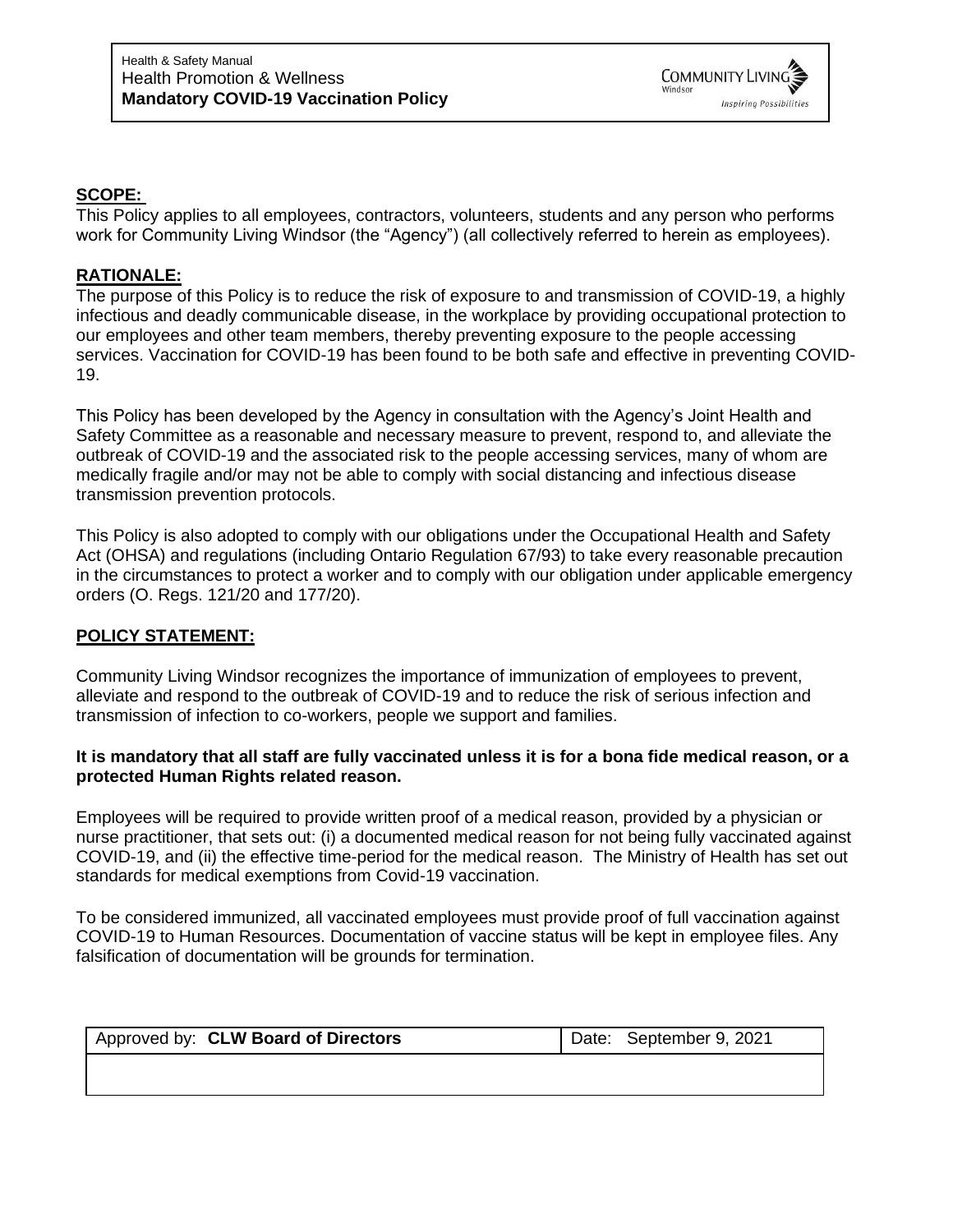## **PROCEDURE:**

## **Definitions**

**Fully Vaccinated**: For the purposes of case/contact/outbreak management, an individual is defined as fully immunized 14 days after receiving their second dose of a two-dose COVID-19 vaccine series or their first dose of a one-dose COVID-19 vaccine series that is listed for emergency use by the World Health Organization or approved by Health Canada.

**Medical Exemption:** written proof of a medical reason, provided by a physician or nurse practitioner that sets out: (i) a documented medical reason for not being fully vaccinated against COVID-19, and (ii) the effective time-period for the medical reason. **Note: there are very few medical exemptions to the COVID-19 vaccination.**

**Proof of vaccination:** Covid-19 Ministry of Health Vaccine receipt.

## **A. PROSPECTIVE EMPLOYEES**

1. Any offer made by the Agency to a Prospective employee (defined as "successful candidates for employment, voluntarism, placements or contracts for services") will be conditional on proof of vaccination for COVID-19 and commitment to maintaining vaccination in good standing throughout the pandemic (subject to human rights related accommodation up to the point of undue hardship as further discussed in Part C below).

2. A conditionally engaged prospective employee will have one (1) week from the date of offer to complete Appendix "A" attached and produce satisfactory proof of COVID-19 vaccination, failing which the offer will be rescinded and the prospective employee will not become an employee.

3. An unvaccinated prospective employee should be able to obtain access to vaccination relatively quickly in the community. If prospective employee is having difficulty, the Agency will support the prospective employee as reasonably necessary to secure access to vaccination.

4. No conditionally engaged prospective employee will be permitted to perform any work or take part in orientation until the condition above has been satisfied.

# **B. EXISTING STAFF**

It is important for Community Living Windsor to protect both employees and people supported under the Occupational Health and Safety Act. Effective September 27, 2021 all employees who work for Community Living Windsor must be fully vaccinated or have their first dose of the Covid-19 vaccination unless it is for a medical reason, or a protected Human Rights related reason.

Any employee who fails to provide proof of first dose of the Covid-19 vaccination by September 27, 2021 will be placed on an unpaid leave of absence. All employees must be fully vaccinated by October 31, 2021. Failure to be fully vaccinated by October 31, 2021 will result in being put off on an unpaid leave and/or termination for cause.

## 1. Disclosure of Vaccination Status

The Agency requires that all existing employees provide the following information:

a. Disclosure of vaccination status (and regular updates regarding vaccination status);

b. Proof of vaccination for COVID-19, where the person discloses that they have been vaccinated; Where accommodation is requested by a person declining vaccination, confirmation of the reasons for declining vaccination, with proof of same where reasonably necessary.

Refusal to provide such information will result in the person being considered "unvaccinated" for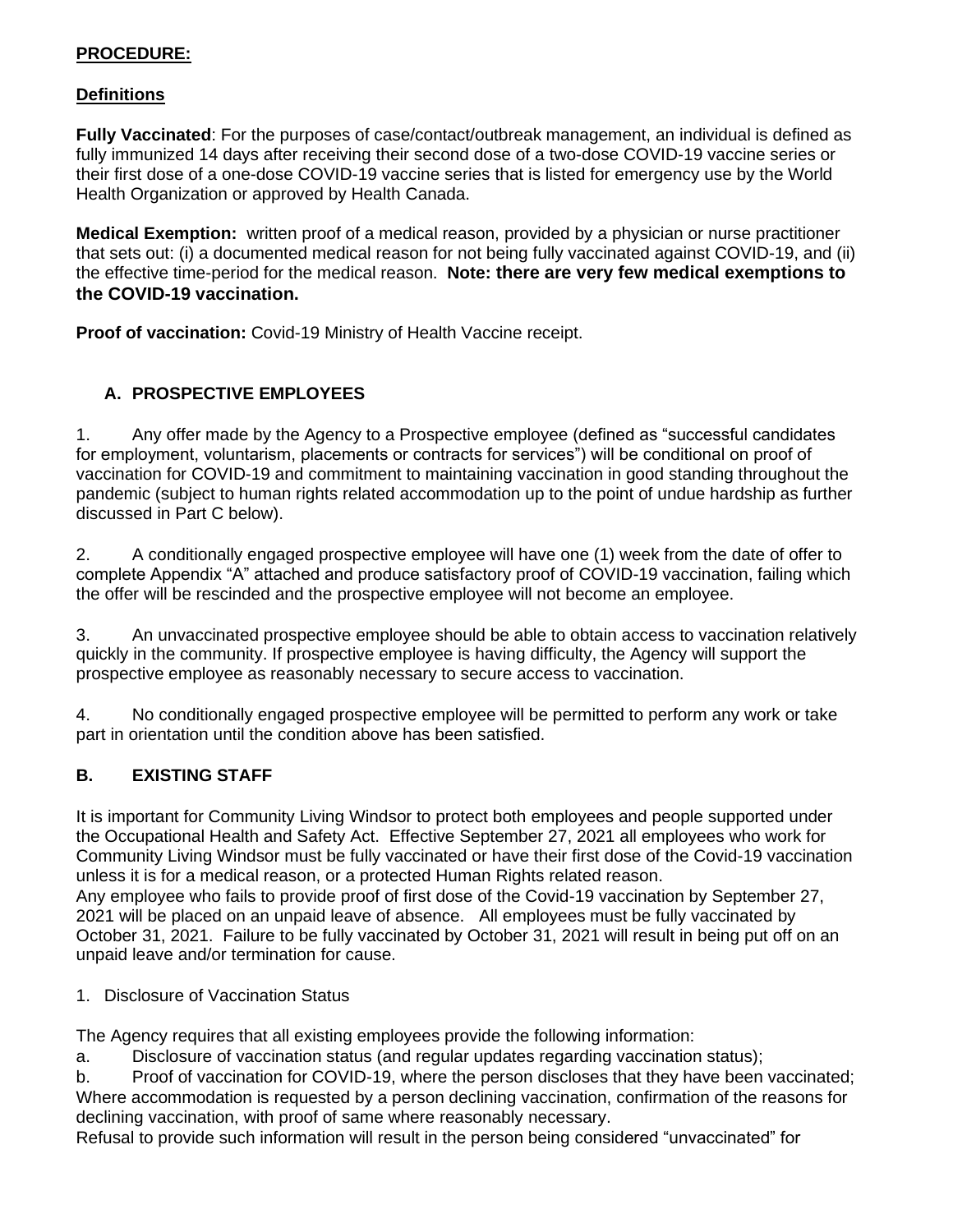reasons that are not protected under the Human Rights Code and being subject to discipline for refusal to provide such information and cooperate in this important health and safety process and provide information that is reasonably necessary to prevent, alleviate and respond to the outbreak of COVID-19.

# **C. ACCOMMODATION**

Should an employee decline the COVID-19 vaccination, once available to them, for reasons related to disability, creed or any other grounds protected by the Human Rights Code, the Agency reserves the right to ask for information to substantiate the grounds, further to the Agency's normal workplace accommodation process.

The Agency is committed to human rights accommodation up to the point of undue hardship where a person is unable to vaccinate for human rights protected reasons.

Such situations will be assessed on a case-by-case basis.

Any employee being accommodated will be required to undergo regular Rapid Antigen Screening up to three (3) times weekly.

## **E. OTHER COVID-19 PROTECTIVE MEASURES**

All of the Agency's polices and protocols with respect to COVID-19 protective measures continue to apply to all employees.

All employees must continue to comply with the Agency's policies, protocols and rules with respect to physical distancing, masking, screening, personal protective equipment and any other measures intended to reduce the risk of transmission of COVID-19. These protocols are located online on the Community Living Windsor website.

Failure to comply and cooperate with this policy and the measures implemented under this policy may be grounds for discipline up to and including termination for cause.

## **F. REVIEW OF POLICY**

These procedures and where necessary the policy will be regularly reviewed and updated. to reflect the latest scientific research, guidance and legislation from the Ontario government, the federal government, Ministry of Health, the Public Health Agency of Canada, Public Health Ontario, Local Health Units and any other relevant health bodies.

| Approved by:<br><b>Executive Director</b> | Date: May 6, 2021 |
|-------------------------------------------|-------------------|
| <b>Revision: September 9, 2021</b>        |                   |